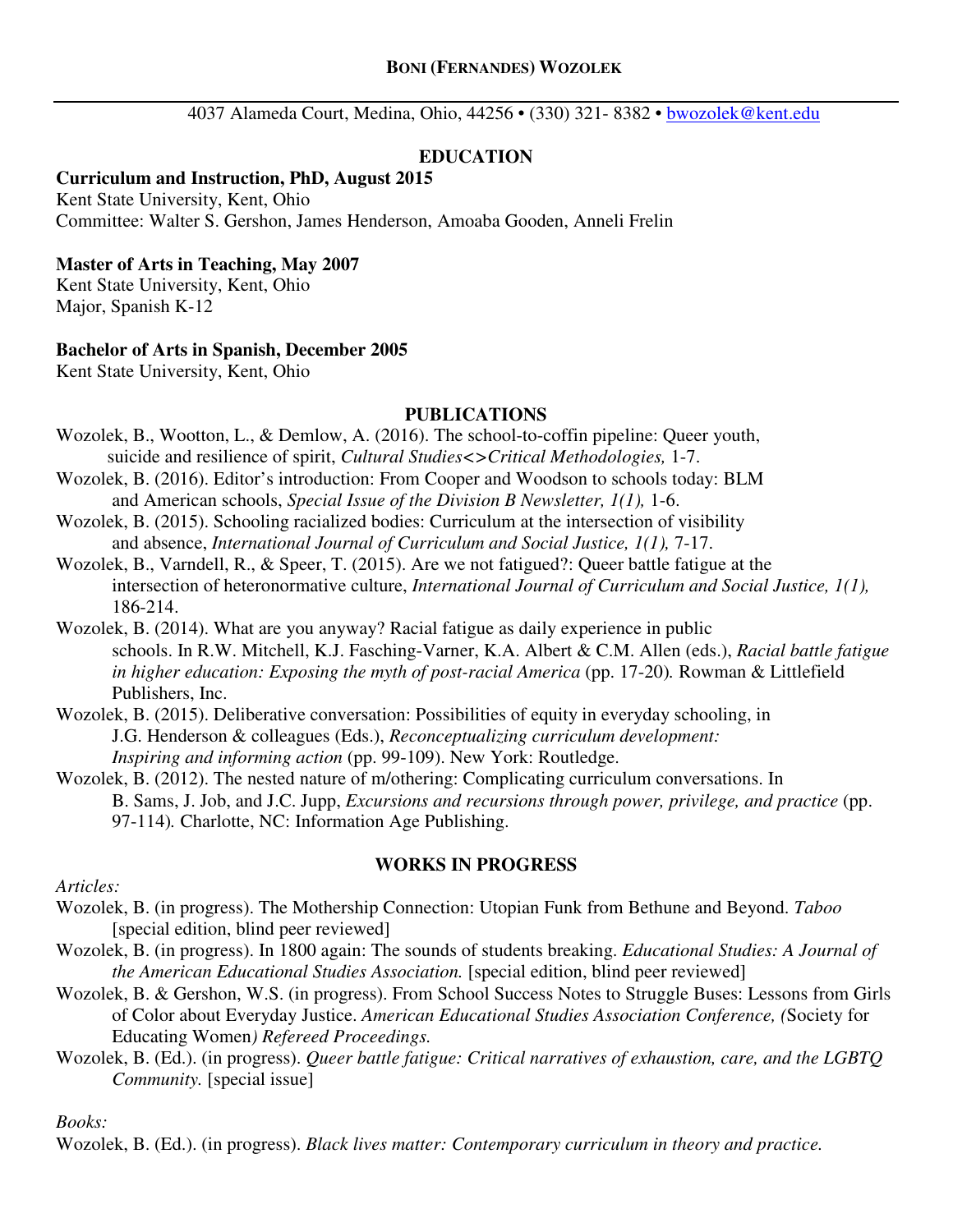### *Book Chapters:*

Wozolek, B. (in progress). War of the half-breeds: Communities of color, resistance, and racist education in a high school in the Midwest. In W.S. Gershon (Ed.), *Sensuous curriculum: The politics of the senses in education.* 

## **TEACHING EXPERIENCE: University**

# **John Carroll University**

- Summer 2014- Multicultural Education in a Pluralistic Society (Masters/Undergraduate Students)
	- Critical examination of the intersection of school, society and sociocultural precepts (race, class, gender, sexual orientation, etc.)
	- Significance of urban education
	- Links to learning theories/psychological development (e.g.- Vygotsky, Piaget, Maslow)
- Fall 2013- Research Methods (Masters/Undergraduate Students)
	- Quantitative/qualitative mixed class
	- Connecting research methods to ethical practices of teaching, learning and curricula

## **TEACHING EXPERIENCE: K-12 Education**

## **Spanish Teacher, August 2010 to present Medina City Schools**

- World Language, Spanish
- District Leadership Team, Ohio Improvement Process
- •Club advisor for Gay Straight Alliance

### **Spanish Teacher, August 2008 to July 2010 Kent City Schools**

- World Language, Spanish, middle and high
- •Mentor- Entry year teachers program.
- •Committee member- Assessment and grading team
- •Club advisor for Spanish Club and Gay Straight Alliance

# **Spanish Teacher, August 2007 to July 2008**

# **Cleveland Metropolitan School District**

•World Language Teacher- Spanish- Pre-K-2nd grade gender academies

## **NATIONAL/INTERNATIONAL AWARDS**

AERA- Division B (Curriculum Studies), Outstanding Dissertation Recognition Award, 2016

James T. Sears Award, outstanding graduate student publication, "The nested nature of m/othering: Complicating curriculum conversations." Curriculum and Pedagogy- 2012

# **LOCAL AWARDS**

Alpha Kappa Mu Honors Society- Inducted April 2015.

Latino Networking Caucus, Kent State University- Outstanding Graduate Student Award, 2015

## **NATIONAL AND INTERNATIONAL INVITED TALKS AND WORKSHOPS**

Wozolek, B. (2016). Social Justice Hurts My White Feelings: White Tears, Racial Aggressions and People Like Me. Presented at the University of Illinois, June 22, 2016.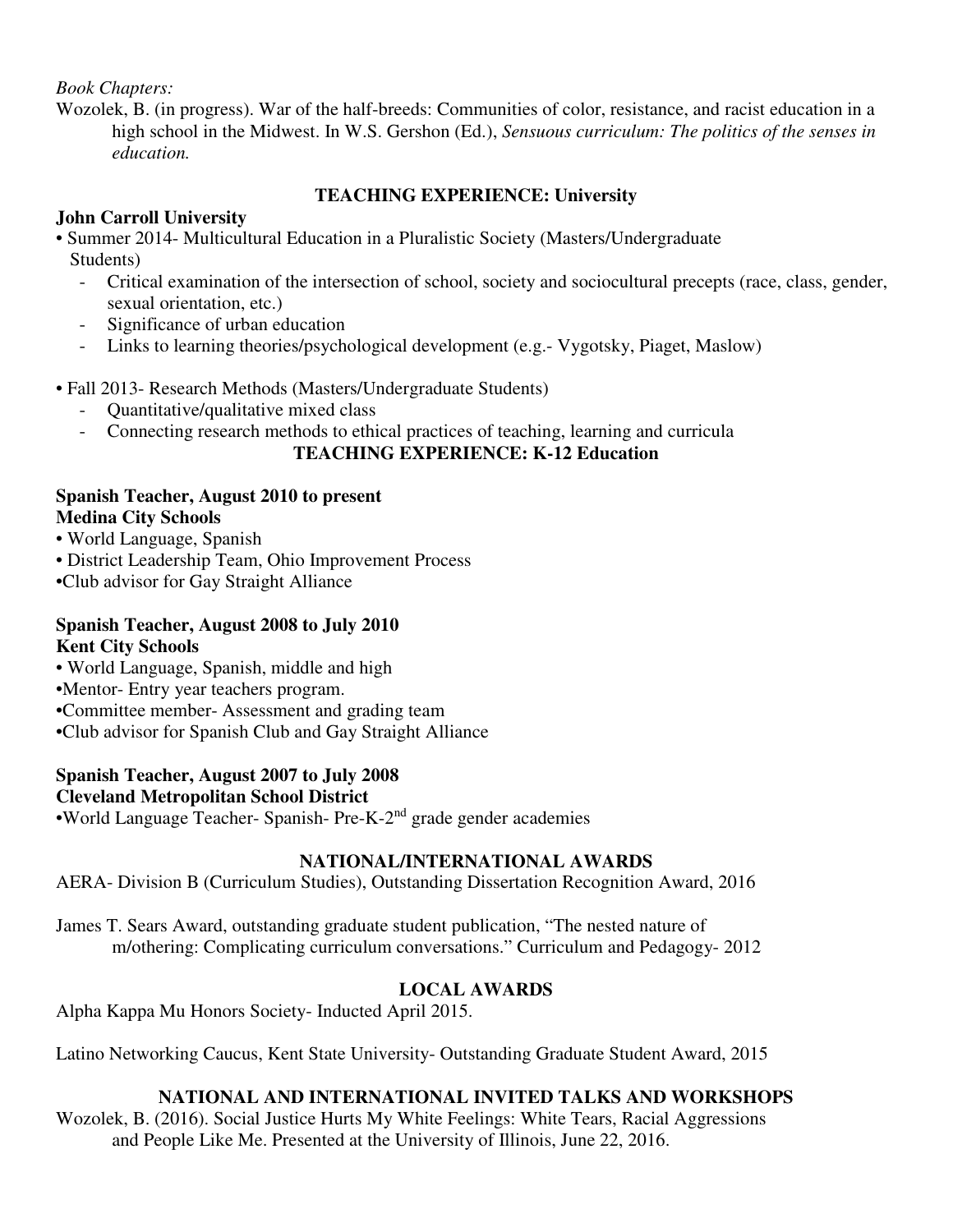- Wozolek, B. (2015). "This ain't no damn afterschool special!": Students of color map spaces and negotiate places in a predominantly Anglo high school. Presented at Texas Christian University, November 11, 2015.
- Gershon, W. S. & Wozolek, B. (2013). "Multisensual ethnography: Disrupting commonsense constructions of representation and education." An invited workshop to be presented at MultiPluriTrans. Emerging Fields in Educational Ethnography (Conferences on ethnographic research organized by German-speaking educational scientists, every 3 years), November 23, 2013, Luxembourg, Luxembourg.

### **INVITED PRESENTATIONS (ACADEMIC)**

- Pre-conference Seminar- American Educational Research Association (AERA)- Seminar Organizers: Boni Wozolek, Denise Taliaferro Baszile, Lance McCready & Bettina Love. (2017). *#BlackLivesMatter and Curriculum Studies*, Presented at the American Educational Research Association, San Antonio, TX.
- Provoking Dialogues- Provoking Dialogues- All Conference Session- Review of *But you can't take our souls: Racial battle fatigue in higher education.* Panel: Kenneth Fasching-Varner, Berlisha Morton, Boni Wozolek Discussant: Roland Mitchel. Presented to the Bergamo Conference of Curriculum Theory and Classroom Practice, October 10, 2014, Dayton, OH.
- Provoking Dialogues- All Conference Session- Review of *The evolving significance of race: Living, learning and teaching.* Panel: Isabel Nunez, David Stovall, Boni Wozolek Discussant: Sherick Hugues. Presented to the Bergamo Conference of Curriculum Theory and Classroom Practice, October 18, 2013, Dayton, OH.

### **INVITED PRESENTATIONS (COMMUNITY)**

- Gershon, W.G. & Wozolek, B. (2016). Antiracist and anti-homophobic staff training for Schnee Learning Center, Cuyahoga Falls, Ohio.
- Wozolek, B. (2016). The presence of absence: Discussing marginalization, social justice and our schools. Presented to the Medina Diversity Initiative. January 28, 2016
- Wozolek, B. (2015). Knowing the rules, enacting your rights: Negotiating the legal rights of LGBTQ students in Ohio public schools. Presented to OutSupport, October, 2015.

#### **NATIONAL AND INTERNATIONAL PRESENTATIONS (REFEREED)**

- Wozolek, B. (2017). In 8100 Again: The sounds of students breaking. Paper presented at the 13<sup>th</sup> Annual Congress of Qualitative Inquiry, May 2017, Urbana-Champaign, IL. (**Invited Plenary Session**)
- Wozolek, B. (2017). Assemblages of Violence: Rape, resistance, and women's voice across scale. Paper presented at the 13th Annual Congress of Qualitative Inquiry, May 2017, Urbana-Champaign, IL.
- Boucher, M.L., Lozenski, B., Wozolek, B., Burgard, K.L. (Panelists) & Jupp, J.C. (Discussant). (2017). New Research on Challenging White Supremacist Educational Structures to Achieve the Promised Equal Educational Opportunity. Paper presented at the American Educational Research Association, San Antonio, TX.
- Wozolek, B., Sintos Coloma, R., Gilbert, J., Airton, L. (Panelists) & Meiners, E. (Discussant). (2017). From Verbal Aggression to Physical Violence: LGBTQI Experiences, Everyday Oppression, and Queer Battle Fatigue. Paper presented at the American Educational Research Association, San Antonio, TX.
- Wozolek, B. & Gershon, W.S. (2016). From School Success Notes to Struggle Buses: Lessons from Girls of Color about Everyday Justices. Paper presented at the American Educational Studies Association, November 2016, Seattle, Washington.
- Wozolek, B., Wootton, L. & Demlow, A. (2016). The school-to-coffin pipeline: Queer youth, suicide and resilience of spirit. Paper presented at the American Educational Studies Association,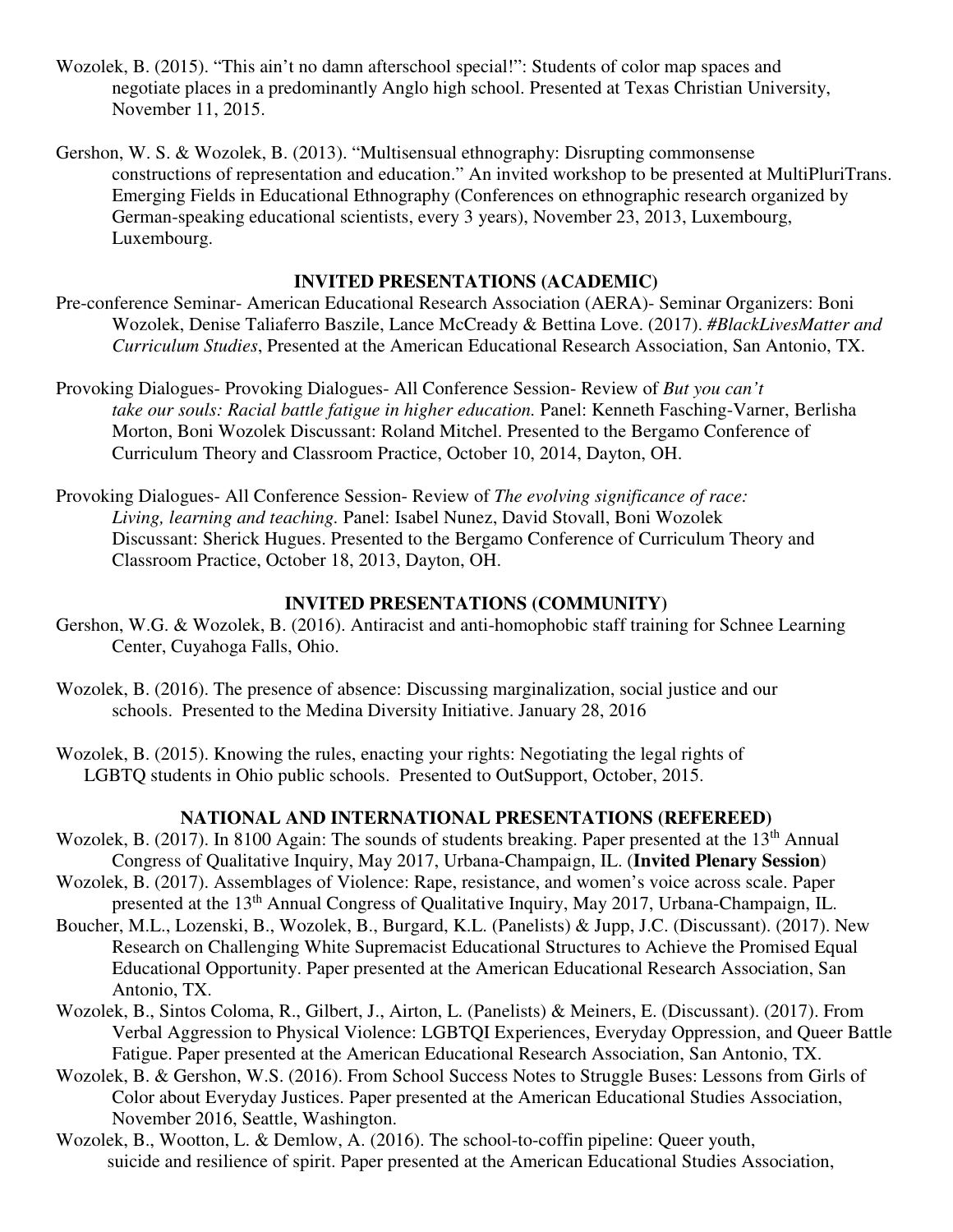November 2016, Seattle, Washington.

- Wozolek, B. (2016). From Shelters to Schools: Narratives on Rape, Resistance and Domestic Violence. Paper accepted to the conference of Curriculum and Pedagogy, October 2016, Cleveland, OH.
- Wozolek, B. (2016). Suicide Notes Written from Homeroom: From Queer Battle Fatigue to the School-to-Coffin Pipeline, part of a special panel: Queer Battle Fatigue: The Everyday Exhaustion of Extraordinary Oppression. Paper presented to the Bergamo Conference of Curriculum Theory and Classroom Practice, October 2016, Dayton, OH.
- Wozolek, B. (2016). Bailancho Saad: Women's Voice, Violence and Curricula of Agency and Resistance in India. Paper presented to the Bergamo Conference of Curriculum Theory and Classroom Practice, October 2016, Dayton, OH.
- Wozolek, B. (2016). Material Metaphors of Race?: A Collaborative Dissensus. Paper presented to the Bergamo Conference of Curriculum Theory and Classroom Practice, October 2016, Dayton, OH.
- Wozolek, B. (2016). "Sound off like you're black enough!": Narrarives, sounded maps and representation, Paper presented at the International Congress of Qualitative Inquiry, May 2016, Champaign-Urbana, IL.
- Wozolek, B. (2016). Resisting place, getting space: The everyday of being Black in a predominantly White school, Paper presented at the International Congress of Qualitative Inquiry, May 2016, Champaign-Urbana, IL.
- Wozolek, B., Demlow, A., & Wooton, L. (2016). The school-to-coffin pipeline: Queer youth, suicide and living the in-between, Paper presented at the International Congress of Qualitative Inquiry, May 2016, Champaign-Urbana, IL. (**Invited Plenary Session**)
- Wozolek, B., Demlow, A., & Wooton, L. (2016). When one is too many: Queer youth, suicide and resilience of spirit. Paper presented at the American Educational Research Association, April 2016, Washington D.C.
- Wozolek, B. (2016). The presence of absence: Students of color negotiating space and place in a predominantly Anglo high school. Paper presented at the American Association for the Advancement of Curriculum studies, April 2016, Washington D.C.
- Gershon, W.S., Berry, T.R., & Wozolek, B. (2015). Introducing the International Journal of Curriculum & Social Justice. Paper presented at the American Educational Studies Association, November 2015, San Antonio, Texas.
- Wozolek, B. (2015). "This ain't no after school special": Hallways, Marginalization and Black Bodies. Paper presented at the American Educational Studies Association, November 2015, San Antonio, Texas.
- Wozolek, B. (2015). Resisting place, gaining space: The everyday of being black in a predominantly white school. Paper presented to the conference of Curriculum and Pedagogy, November 2015, Cleveland, OH.
- Wozolek, B., Demlow, A., & Wooton, L. (2015). When one is too many: Queer youth, suicide and resilience of spirit. Paper presented to the conference of Curriculum and Pedagogy, November 2015, Cleveland, OH.
- Wozolek, B. (2015). "…and no Black boy wants a mocha queen": Race, gender and "acting white" in school. Paper presented to the Bergamo Conference of Curriculum Theory and Classroom Practice, October 2015, Dayton, OH.
- Wozolek, B., Demlow, A., & Wooton, L. (2015). When one is too many: Queer youth, suicide and resilience of spirit. Paper presented to Bergamo Conference of Curriculum Theory and Classroom Practice, October 2015, Dayton, OH.
- Wozolek, B., & Gershon, W.S., Berry, T.R. (2015). The nexus of presence and absence: Curriculum studies as social justice. Paper presented to the Bergamo Conference of Curriculum Theory and Classroom Practice, October 2015, Dayton, OH.
- Wozolek, B. (2015). Queer Battle Fatigue: Exploring the (un)safe spaces of school culture in the Midwest. Paper presented to the Canadian Society for the Study of Education, June 2015, Ottawa, Canada.
- Gershon, W. & Wozolek, B. (2015). Multisensual ethnography: Disrupting commonsense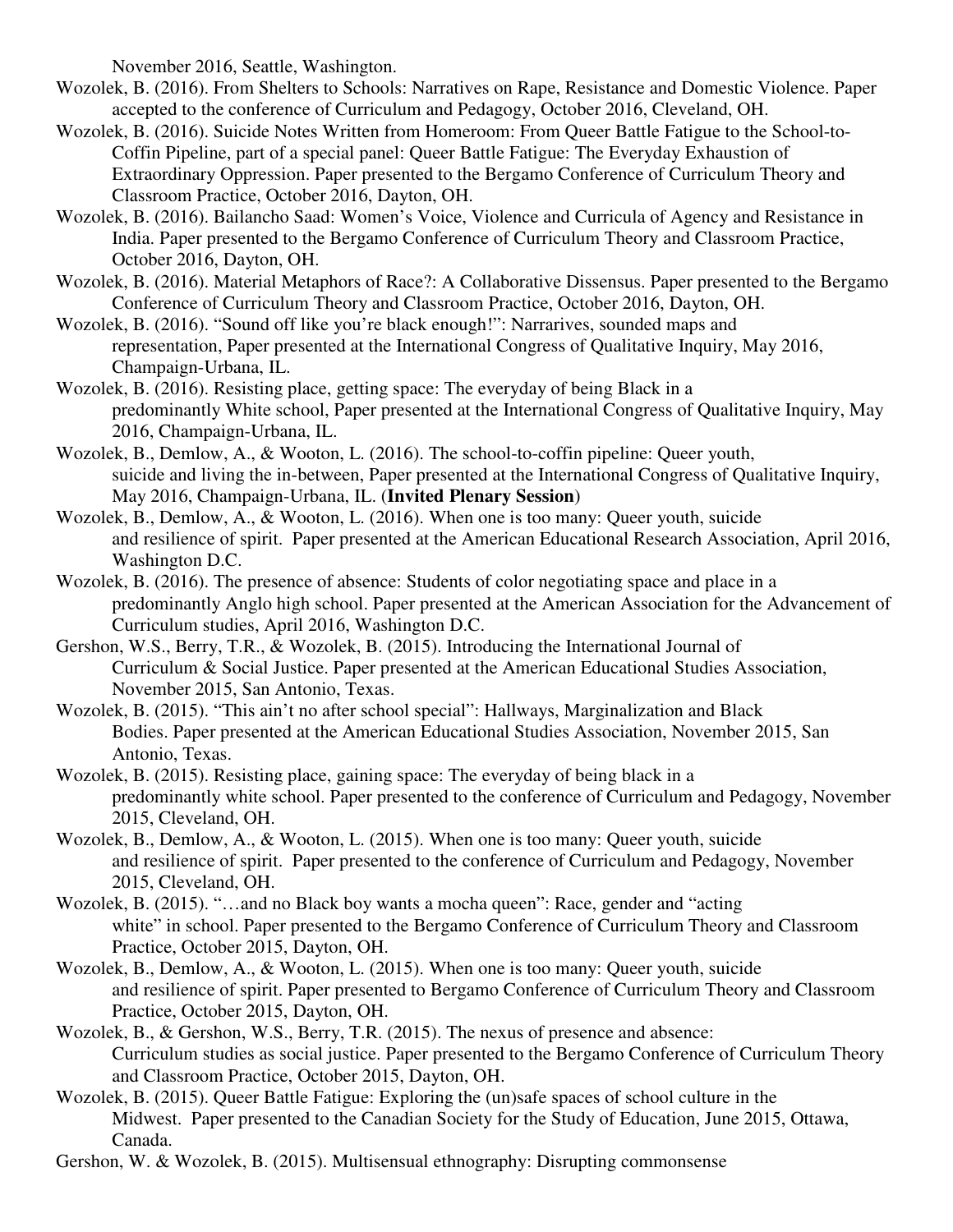constructions of representation and education. Paper presented to the Canadian Society for the Study of Education, June 2015, Ottawa, Canada.

- Wozolek, B. (2015). Queer Battle Fatigue: Exploring spaces of exhausting and being in schools. Paper presented to the International Association for the Advancement of Curriculum Studies, May 2015, Ottawa, Canada.
- Wozolek, B. (2015). Queer Battle Fatigue: Creating collaborative disensus among fe/male bodies, Paper accepted to the International Congress of Qualitative Inquiry, May 2015, Champaign-Urbana, IL.
- Wozolek, B., Rocha, S., Barros, S., & Gershon, W.G. (2014). ¿Además de la Lengua?: Las consideraciones teoréticos y prácticos de la lingüística y la ontología. Paper presented to the Bergamo Conference of Curriculum Theory and Classroom Practice, October 2014, Dayton, OH.
- Wozolek, B. (2014). Too gay for school?: Queer battle fatigue and the everyday exhaustion of self for the LGBTQI community in schools. Paper presented to the Bergamo Conference of Curriculum Theory and Classroom Practice, October 2014, Dayton, OH.
- Wozolek, B. (2014). Queering fatigue: Aggressions, exhaustion and the LGBTQI community. Paper accepted at the American Educational Studies Association, October 2014, Toronto, Canada
- Wozolek, B. (2014). "Are we not fatigued?: School, culture and fe/male bodies". Paper accepted to the National Women's Studies Association, November 2014. Puerto Rico.
- Wozolek, B. (2014). "Hopefully you can hear this: Mapping as method for student reflexivity in troubling contexts. Paper accepted to the International Congress of Qualitative Inquiry, May 2014, Champaign-Urbana, IL.
- Gershon, W.S. & Wozolek, B. (2014). "Affective tensions, sensual possibilities: Considering multisensory ethnography in practice". Paper accepted to the International Congress of Qualitative Inquiry, May 2014, Champaign-Urbana, IL.
- Wozolek, B. (2014). "Arrested possibilities: Racial battle fatigue, identity pedagogy and hostility in schools". Paper presented to the American Association for the Advancement of Curriculum Studies, April 13, 2014, Arcadia, PA.
- Gershon, W.S., & Wozolek, B. (2013). "Performing multisensory ethnography: Interrupting commonsense notions of representation and education". Paper accepted to the International Congress of Qualitative Inquiry, May 2013, Champaign-Urbana, IL.
- Nolte, S., Powell, K., Gershon, W.S. & Wozolek, B. (2013). "Sensuous cartography: Methodological possibilities of maps and mapping for qualitative inquiry". Panel accepted to the International Congress of Qualitative Inquiry, May 2013, Champaign-Urbana, IL.
- Gershon, W.S. & Wozolek, B. (2013). Affective tensions: Relationships, ethics and method in interpretive studies of education. Paper accepted to the American Educational Research Association annual conference, April 2013, San Francisco, CA.
- Wozolek, B. (2013). "Difference as disruption: Narratives from marginalized students at the bottom of the stairs". Paper accepted to the American Educational Research Association annual conference, April 2013, San Francisco, CA.
- Gershon, W.S. & Wozolek, B. (2012). "Researching with others: Affective tensions between ethics and method in interpretive studies of education". Paper presented to the conference of Curriculum and Pedagogy, November 10, 2012, New Orleans, LA.
- Wozolek, B. (2012). "Difference as Disruption: Narratives from Marginalized Students at the Bottom of the Stairs". Paper presented to the conference of Curriculum and Pedagogy, November 9, 2012, New Orleans, LA.
- Gershon, W. S., & Wozolek, B. (2012). "Performing multisensory ethnography: Interrupting commonsense notions of representation and education." Paper presented to the Bergamo Conference of Curriculum Theory and Classroom Practice, October 20, 2012, Dayton, OH.
- Wozolek, B. (2012). "'They Look at you Like You're an Exotic-Ass Bird': Marginalized High School Students' Disrupting Narratives of Race and Place" Paper presented to the Bergamo Conference of Curriculum Theory and Classroom Practice, October 20, 2012, Dayton, OH.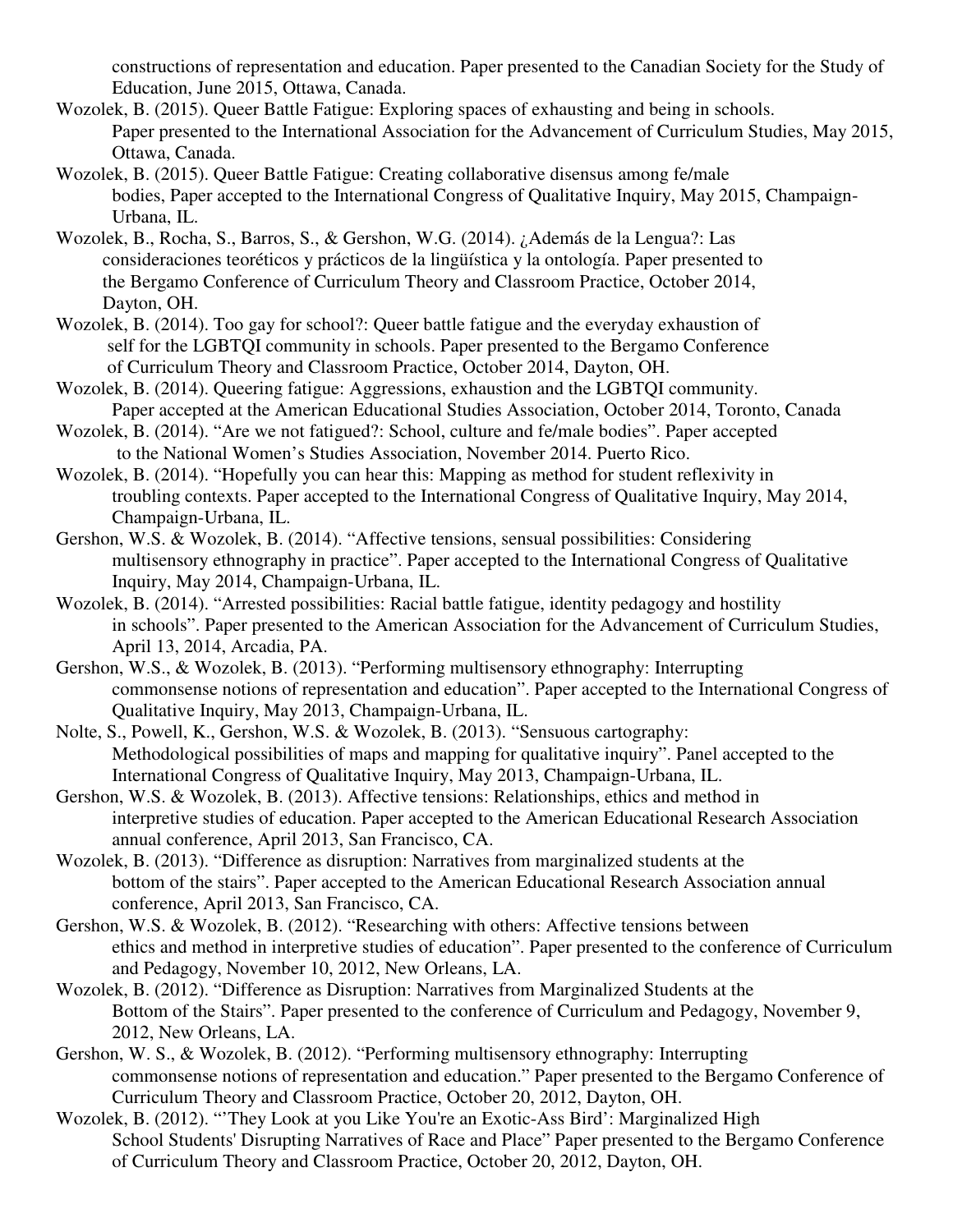- Wozolek, B. (2012). "The nested nature of m/othering: Complicating curriculum conversations through the narrative of giving life". Paper presented at the American Association for the Advancement of Curriculum Studies, April 11, 2012, Vancouver, BC.
- Wozolek, B., & Gershon, W.S. (2012). "Access in the mainstream Midwest". Paper presented at the American Association for the Advancement of Curriculum Studies. Vancouver, BC, April 11, 2012. Accepted with commendation.
- Wozolek, B. (2011). "Leaving educational purgatory: Pulling away from the hell of habitus in the White middle class and finding redemption in reflection and Critical Race Theory". Paper presented at the Curriculum and Pedagogy Conference, October 21, 2011. Akron, OH
- Wozolek, B., & Gershon, W.S. (2011). "Access in the mainstream Midwest" Paper presented at the Curriculum and Pedagogy Conference, October 21, 2011. Akron, OH
- Wozolek, B., & Gershon, W.S. (2011). "Complicating and problematizing culturally relevant pedagogy: Equity and access in the mainstream Midwest."Paper presented to the Bergamo Conference of Curriculum Theory and Classroom Practice, October, 13, 2011, Dayton, OH
- Wozolek, B. (2010). "Beginning at the "End": A look at how questioning curricular decisions affects a community"*.* Presented to the conference of Curriculum and Pedagogy, October 23, 2010. Akron, OH
- Wozolek, B. (2010). "Building a community from the 'end'". Presented to the Bergamo Conference of Curriculum Theory and Classroom Practice. Paper presented to the Bergamo Conference of Curriculum Theory and Classroom Practice, October 15, 2010. Dayton, OH

## **SERVICE: Higher Education**

# **Executive Council- At-Large Representative**

American Educational Research Association (2016-2019)

## **Conference Reviewer**

American Educational Research Association (2016) American Educational Studies Association (2016)

# **Journal reviewer**

- *Journal of Curriculum Theorizing*, 2013, 2016
- *Curriculum and Pedagogy*, 2012, conference proceedings
- *Journal of Curriculum Theorizing*, Special Edition 27 (2)

# **Founding Editor** (2014)

International Journal of Curriculum and Social Justice

# **Guest Teaching**

Falll, 2016- Residency II, Kent State University Spring, 2013-Critical Reflections in Curriculum & Instruction, Kent State University Summer, 2012- Foundations of Education, Health and Human Services, Kent State University

# **Session Chair**

- Wozolek, B. (2016). "Directions in Institutional ethnography" Session chair at the International Congress of Qualitative Inquiry, May 21, 2016, Champaign-Urbana, IL.
- Wozolek, B. (2012). "Race, Gender, and Power in Reimagining the History of American Curriculum" Session chair at the American Educational Research Association, April 16, 2012, Vancouver, BC.
- Wozolek, B. (2012). "Global visions of curriculum: Culture, education, and meaning". Session chair at the American Educational Research Association, April 14, 2012, Vancouver, BC.